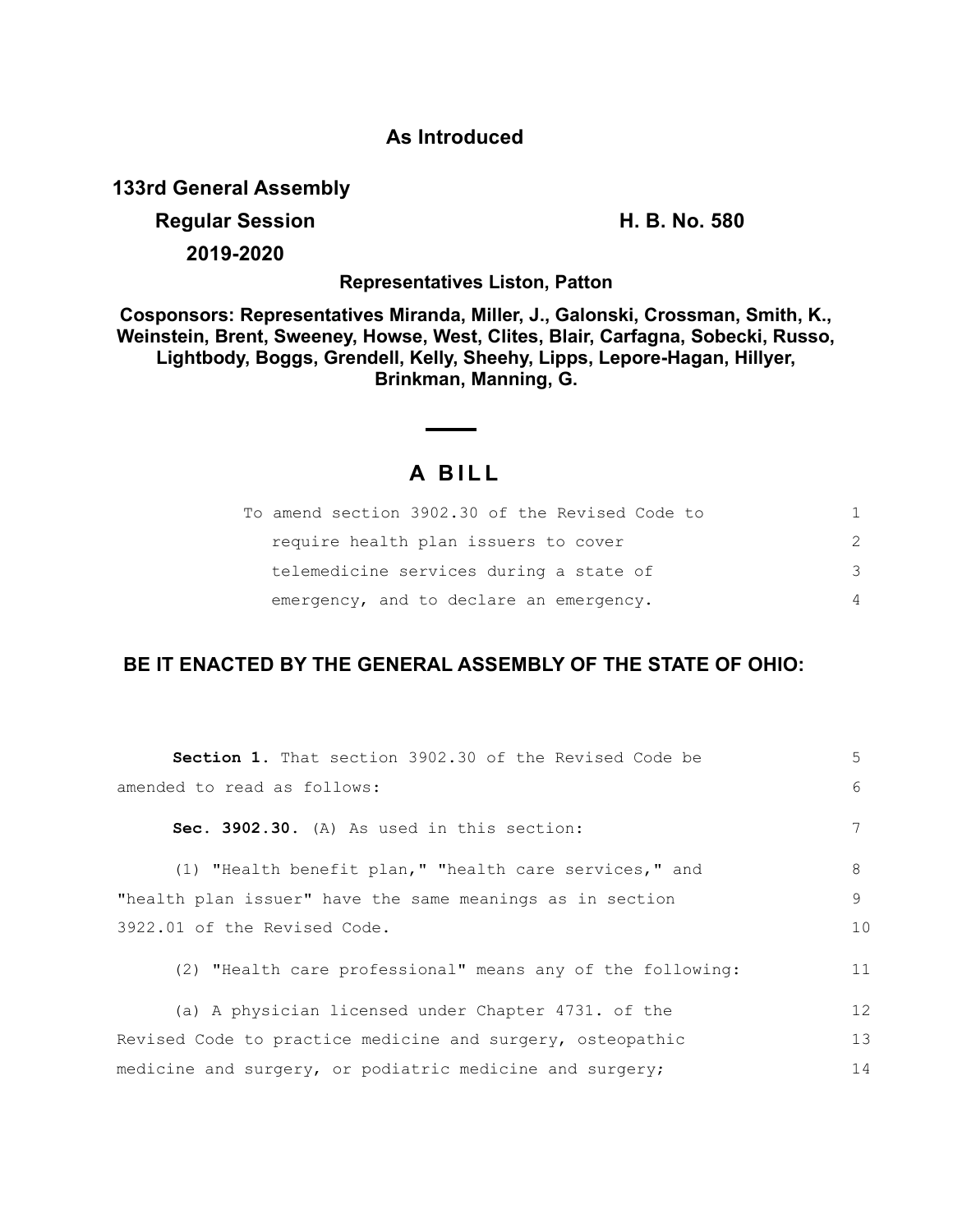| (b) A physician assistant licensed under Chapter 4731. of        | 15 |
|------------------------------------------------------------------|----|
| the Revised Code;                                                | 16 |
| (c) An advanced practice registered nurse as defined in          | 17 |
| section 4723.01 of the Revised Code.                             |    |
| (3) "Health care services provider" means a physician,           | 19 |
| psychologist, nurse practitioner, or other health care           | 20 |
| practitioner licensed, accredited, or certified to perform       | 21 |
| health care services consistent with state law.                  | 22 |
| (4) "In-person health care services" means health care           | 23 |
| services delivered by a health care professional through the use | 24 |
| of any communication method where the professional and patient   | 25 |
| are simultaneously present in the same geographic location.      | 26 |
| (4) (5) "Recipient" means a patient receiving health care        | 27 |
| services or a health care professional with whom the provider of | 28 |
| health care services is consulting regarding the patient.        | 29 |
| (5) (6) "Telemedicine services" means a mode of providing        | 30 |
| health care services through synchronous or asynchronous         | 31 |
| information and communication technology by a health care        | 32 |
| professional, within the professional's scope of practice, who   | 33 |
| is located at a site other than the site where the recipient is  | 34 |
| located.                                                         | 35 |
| (B) (1) A health benefit plan shall provide coverage for         | 36 |
| telemedicine services on the same basis and to the same extent   | 37 |
| that the plan provides coverage for the provision of in-person   |    |
| health care services.                                            | 39 |
| (2) A health benefit plan shall not exclude coverage for a       | 40 |
| service solely because it is provided as a telemedicine service. | 41 |

(C) A health benefit plan shall not impose any annual or

42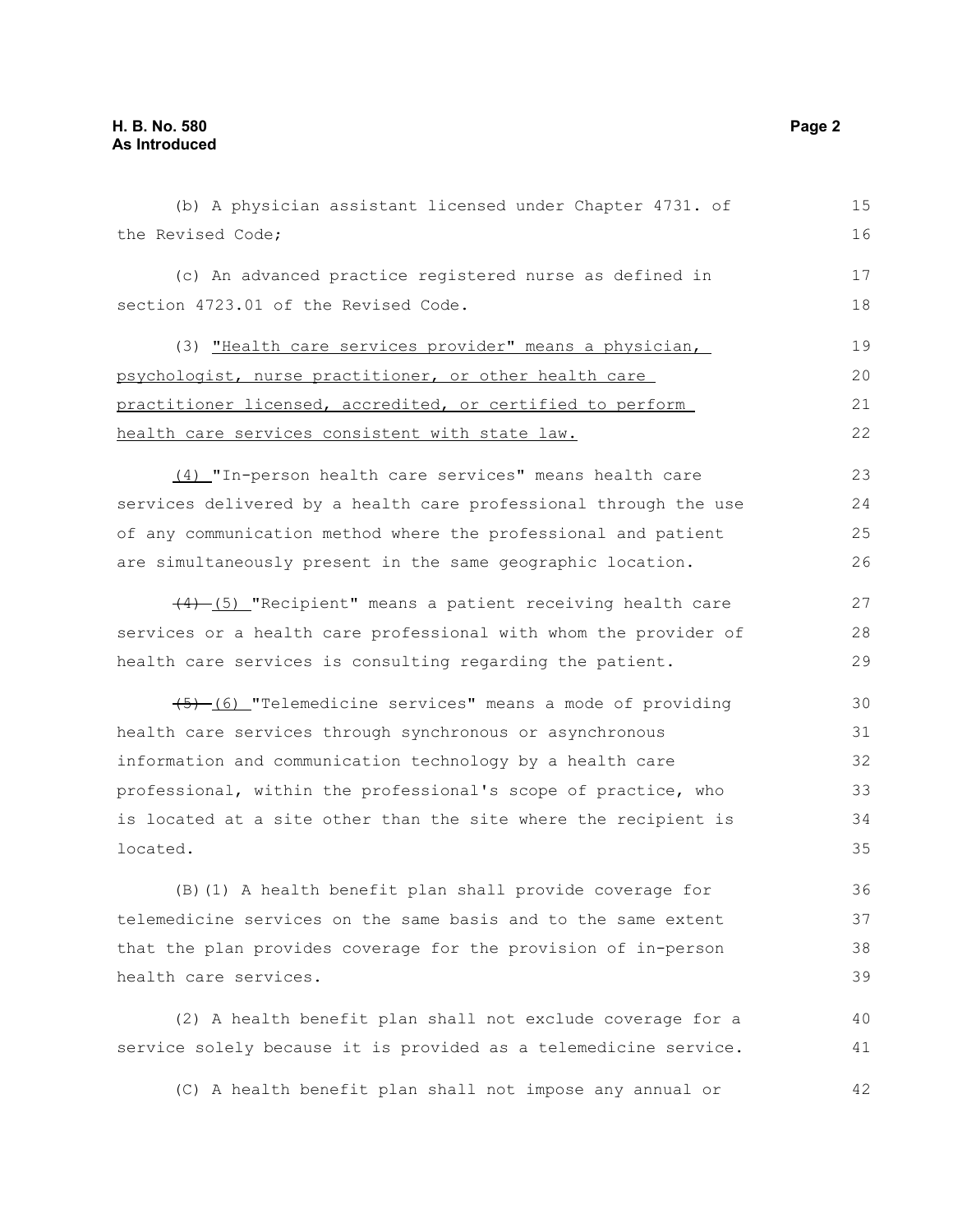lifetime benefit maximum in relation to telemedicine services other than such a benefit maximum imposed on all benefits offered under the plan. (D) This section shall not be construed as doing any of the following: (1) Prohibiting a health benefit plan from assessing costsharing requirements to a covered individual for telemedicine services, provided that such cost-sharing requirements for telemedicine services are not greater than those for comparable in-person health care services; (2) Requiring a health plan issuer to reimburse a health care professional for any costs or fees associated with the provision of telemedicine services that would be in addition to or greater than the standard reimbursement for comparable inperson health care services; (3) Requiring a health plan issuer to reimburse a telemedicine provider for telemedicine services at the same rate as in-person services, except as provided in division (F) of this section. (E) This Except as provided in division (F) of this section, this section applies to all health benefit plans issued, offered, or renewed on or after January 1, 2021. (F)(1)(a) During a state of emergency declared by the governor of this state or the president of the United States, a health plan issuer shall cover any health care service that is provided as a telemedicine service if both of the following apply: 43 44 45 46 47 48 49 50 51 52 53 54 55 56 57 58 59  $60$ 61 62 63 64 65 66 67 68 69

(i) The health care service is a covered service.

70